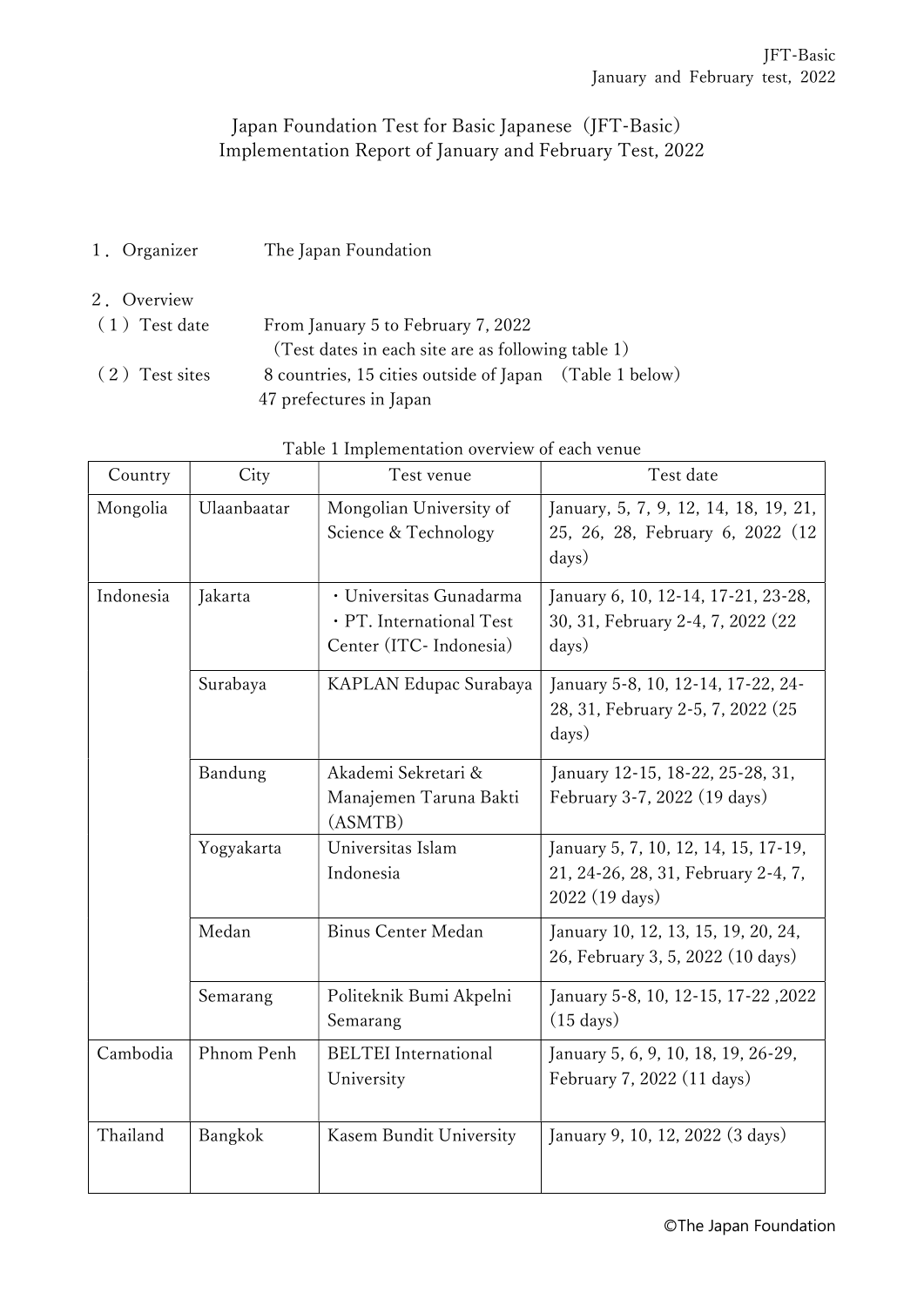|             |                |                                                                                          | January and February test, 2022                                                   |
|-------------|----------------|------------------------------------------------------------------------------------------|-----------------------------------------------------------------------------------|
| Philippines | Manila         | · Prometric Bulatao Test<br>Center<br>· MD BUNCIO UPKILLS                                | January 6-8, 10, 12-15, 17-22, 24-<br>29, February 2-5, 7, 2022 (25 days)         |
|             | Cebu           | OPC.<br>TRAIN, EDUC & DEV<br><b>CONS INC</b>                                             | February 4-7, 2022 (4 days)                                                       |
|             | Davao          | Horizon Psychological and<br><b>Testing Services</b>                                     | January 17-21, 24-28, 31, February<br>$2-4, 7, 2022$ (15 days)                    |
| Nepal       | Katmandu       | Universal Language &<br>Computer Institute                                               | January 5-7, 9, 10, 12-14, 16-21,<br>23-31, February 1-4, 6, 7, 2022 (29<br>days) |
| India       | Gurugram       | Prometric Testing Pvt Ltd                                                                | January 17, 20, 21, 24, 25, 28,<br>February 1, 6, 2022 (8 days)                   |
| Sri Lanka   | Colombo        | Australian College of<br>Business & Technology<br>Pvt Ltd (ACBT Dickmans<br>Road Branch) | January 25, 27, 30, February 1, 3,<br>2022 (5 days)                               |
| Japan       | 47 prefectures |                                                                                          | January 5-9, 11-31, February 1-7,<br>2022 (33 days)                               |

Due to the local situation, the tests which had been planned in the following venue were cancelled.

| Country     | City                                  | Test venue                                           | Test date                                                         |
|-------------|---------------------------------------|------------------------------------------------------|-------------------------------------------------------------------|
| Philippines | Cebu<br>TRAIN, EDUC & DEV<br>CONS INC |                                                      | January 10, 14, 17, 18, 21, 24, 25,<br>28, 30, 31, 2022 (10 days) |
|             | Davao                                 | Horizon Psychological and<br><b>Testing Services</b> | January 7, 10, 12-15, 2022 (6 days)                               |
| Japan       | Tokyo                                 | JP788/Tachikawa                                      | January 31, February 1, 2, 2022 (3)<br>days)                      |